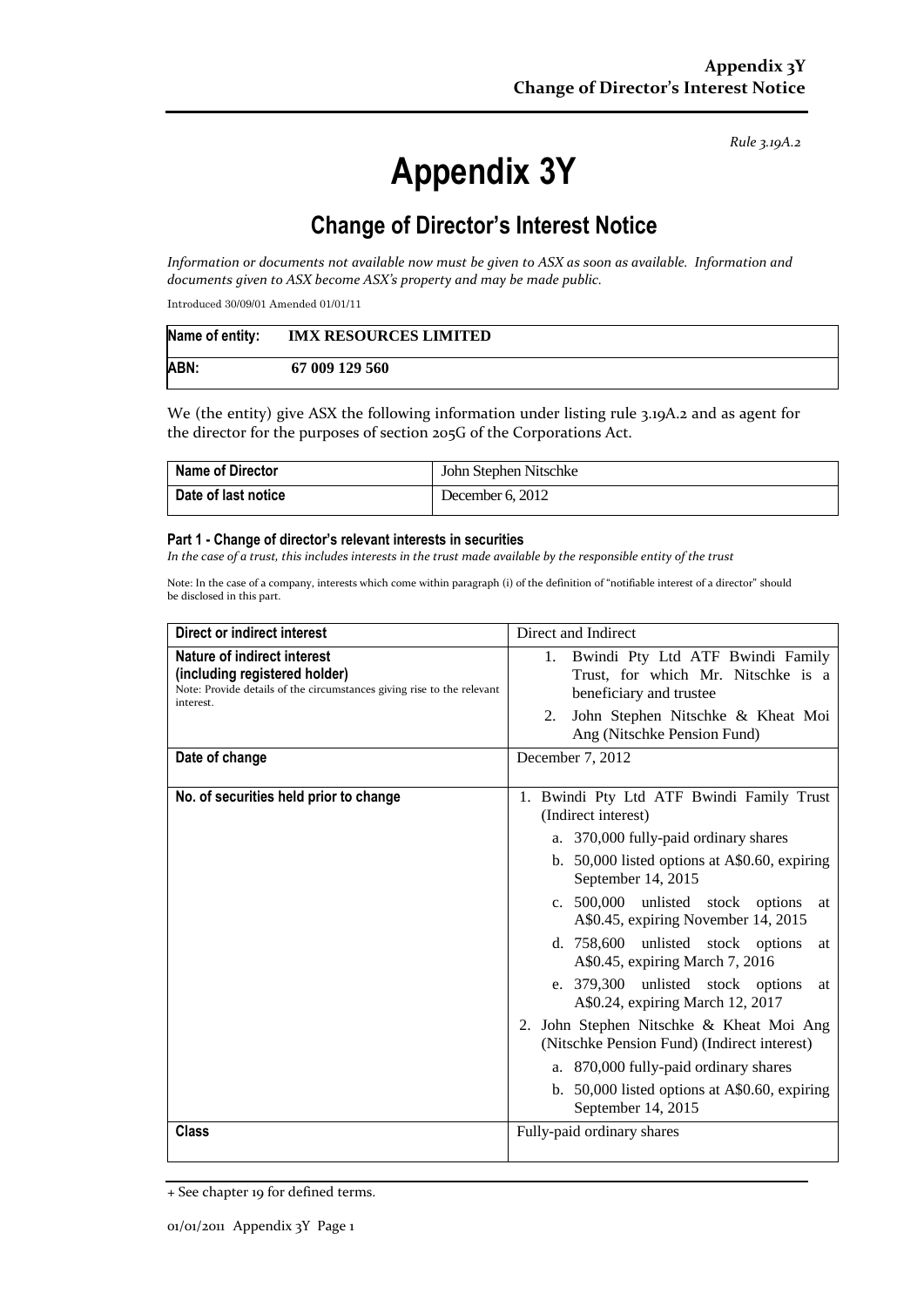| Number acquired                                                                                                                                                            | John Stephen Nitschke & Kheat Moi Ang<br>(Nitschke Pension Fund): 500,000                                                                                                                                                                                                                                                                                                                                                                                                                                                                                                                                                                    |  |
|----------------------------------------------------------------------------------------------------------------------------------------------------------------------------|----------------------------------------------------------------------------------------------------------------------------------------------------------------------------------------------------------------------------------------------------------------------------------------------------------------------------------------------------------------------------------------------------------------------------------------------------------------------------------------------------------------------------------------------------------------------------------------------------------------------------------------------|--|
| Number disposed                                                                                                                                                            | N/A                                                                                                                                                                                                                                                                                                                                                                                                                                                                                                                                                                                                                                          |  |
| <b>Value/Consideration</b><br>Note: If consideration is non-cash, provide details and estimated<br>valuation                                                               | A\$52,500                                                                                                                                                                                                                                                                                                                                                                                                                                                                                                                                                                                                                                    |  |
| No. of securities held after change                                                                                                                                        | 3. Bwindi Pty Ltd ATF Bwindi Family Trust<br>(Indirect interest)<br>a. 370,000 fully-paid ordinary shares<br>b. 50,000 listed options at A\$0.60, expiring<br>September 14, 2015<br>c. 500,000 unlisted stock options<br>at<br>A\$0.45, expiring November 14, 2015<br>d. 758,600 unlisted stock options<br>at<br>A\$0.45, expiring March 7, 2016<br>e. 379,300 unlisted stock options<br>at<br>A\$0.24, expiring March 12, 2017<br>4. John Stephen Nitschke & Kheat Moi Ang<br>(Nitschke Pension Fund) (Indirect interest)<br>c. 1,370,000 fully-paid ordinary shares<br>d. 50,000 listed options at A\$0.60, expiring<br>September 14, 2015 |  |
| Nature of change<br>Example: on-market trade, off-market trade, exercise of options,<br>issue of securities under dividend reinvestment plan, participation in<br>buy-back | On-market purchase of shares                                                                                                                                                                                                                                                                                                                                                                                                                                                                                                                                                                                                                 |  |

### **Part 2 – Change of director's interests in contracts**

Note: In the case of a company, interests which come within paragraph (ii) of the definition of "notifiable interest of a director" should be disclosed in this part.

| <b>Detail of contract</b>                                                                                                                       | N/A |
|-------------------------------------------------------------------------------------------------------------------------------------------------|-----|
|                                                                                                                                                 |     |
| <b>Nature of interest</b>                                                                                                                       |     |
|                                                                                                                                                 |     |
| Name of registered holder                                                                                                                       |     |
| (if issued securities)                                                                                                                          |     |
|                                                                                                                                                 |     |
|                                                                                                                                                 |     |
|                                                                                                                                                 |     |
|                                                                                                                                                 |     |
|                                                                                                                                                 |     |
| relation to which the interest has changed                                                                                                      |     |
| Date of change<br>No. and class of securities to which<br>interest related prior to change<br>Note: Details are only required for a contract in |     |

<sup>+</sup> See chapter 19 for defined terms.